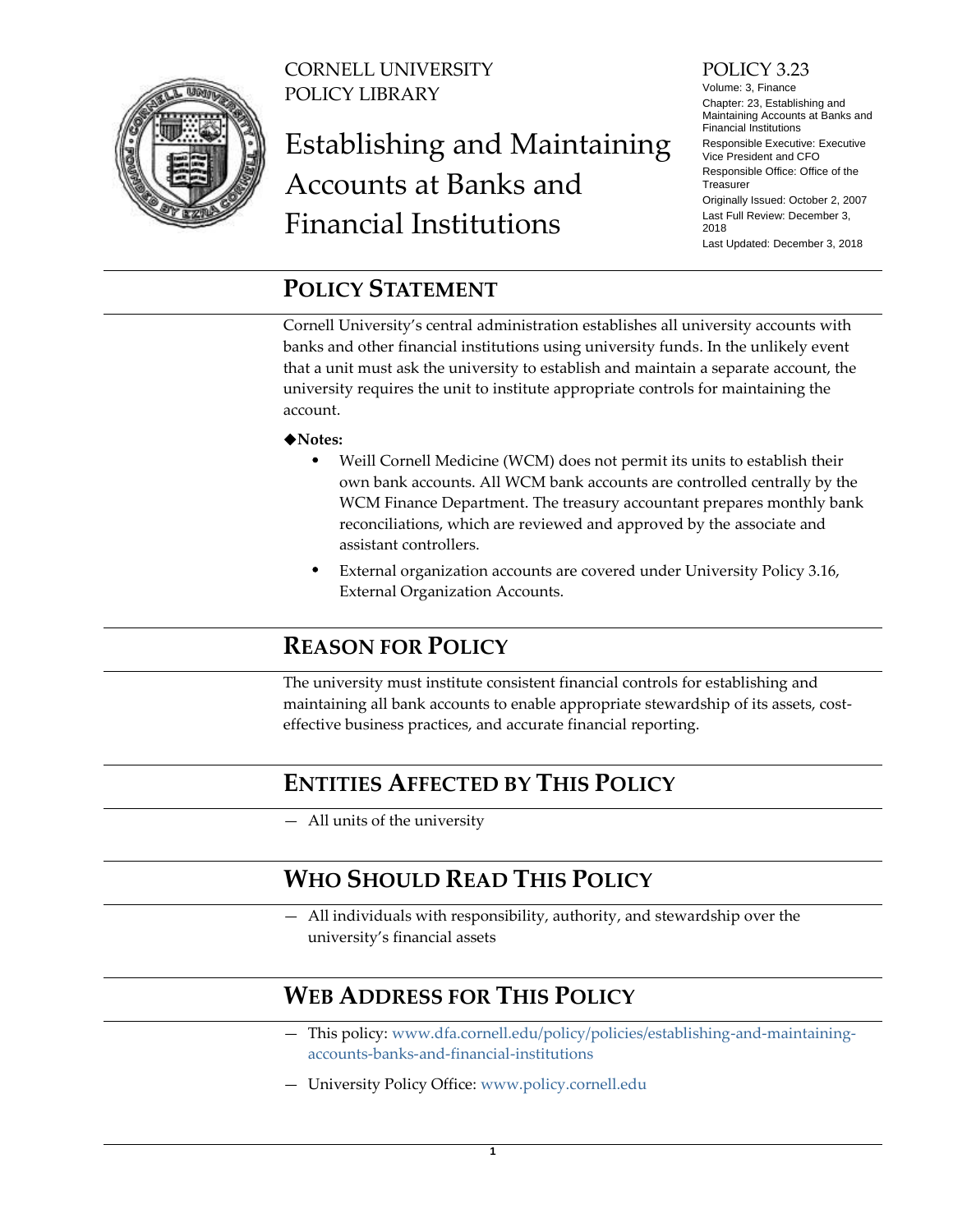POLICY 3.23

Cornell Policy Library Volume: 3, Finance Responsible Executive: Executive Vice President and CFO Responsible Office: Office of the Treasurer Originally Issued: October 2, 2007 Last Full Review: December 3, 2018 Last Updated: December 3, 2018

Establishing and Maintaining Accounts at Banks and Financial Institutions

# **CONTENTS**

|                                                 |   | $\mathbf 1$ |
|-------------------------------------------------|---|-------------|
|                                                 |   |             |
|                                                 |   |             |
| Contacts                                        |   |             |
|                                                 |   | 5           |
|                                                 |   | 6           |
|                                                 |   | q           |
|                                                 | 9 |             |
| 9<br>Establishing Bank Accounts _______________ |   |             |
| Maintaining Bank Accounts __________________9   |   |             |
|                                                 |   | 10          |
|                                                 |   |             |
| Changing Information on Bank Accounts __ 10     |   |             |
|                                                 |   |             |
|                                                 |   |             |
|                                                 |   | 14          |
|                                                 |   |             |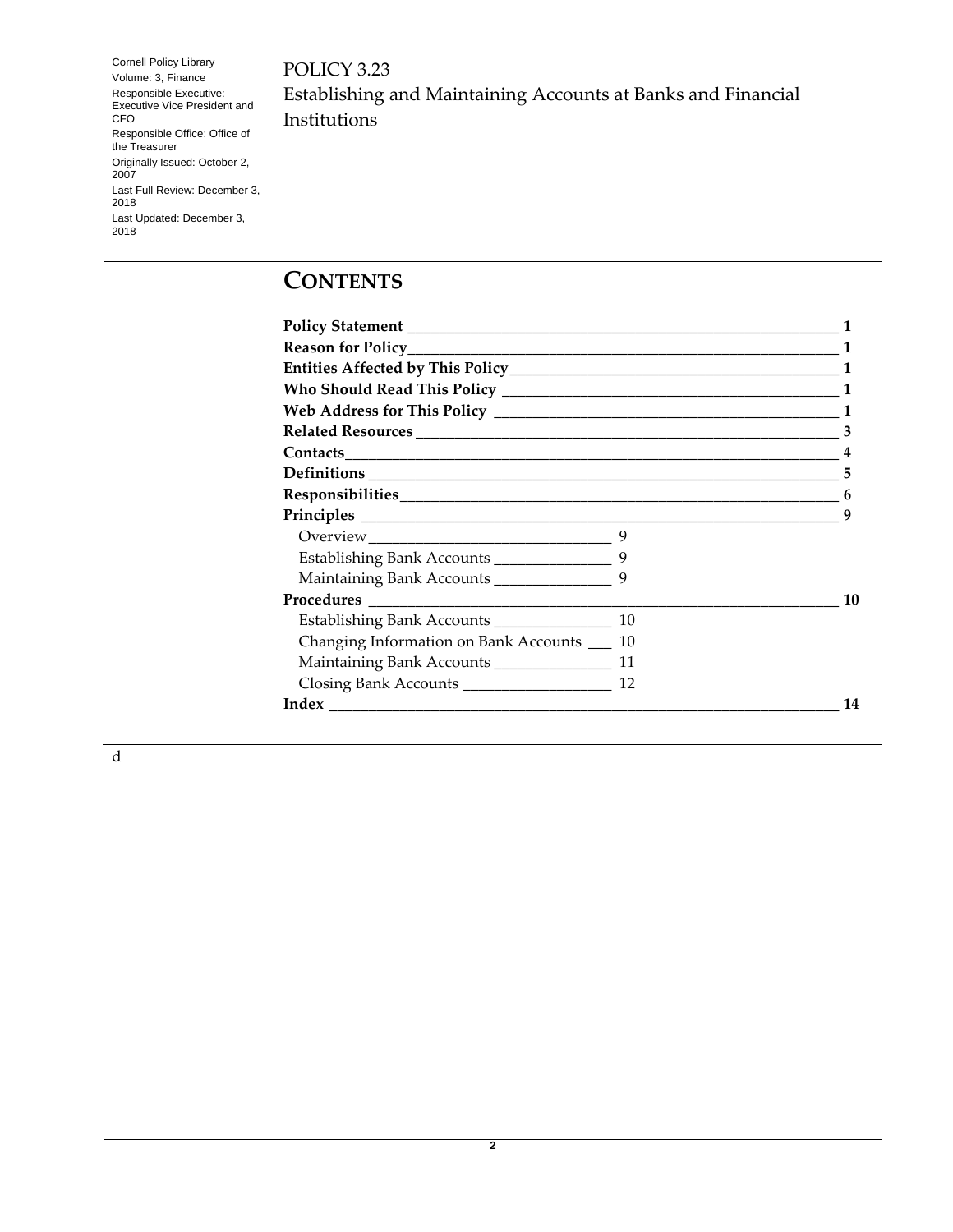POLICY 3.23 Establishing and Maintaining Accounts at Banks and Financial Institutions

# <span id="page-2-0"></span>**RELATED RESOURCES**

#### **University Policies and Documents**

[University Policy 3.6, Financial Irregularities, Reporting and Investigation](https://www.dfa.cornell.edu/policy/policies/financial-irregularities-reporting-and-investigation) [University Policy 3.14, Business Expenses](https://www.dfa.cornell.edu/policy/policies/business-expenses) [University Policy 3.16, External Organization Accounts](https://www.dfa.cornell.edu/policy/policies/external-organization-accounts) [University Policy 3.22, Safekeeping of Financial Assets, Including Cash, Checks, and Securities](https://www.dfa.cornell.edu/policy/policies/safekeeping-financial-assets-including-cash-checks-and-securities) [University Policy 4.2, Transaction Authority](https://www.dfa.cornell.edu/policy/policies/transaction-authority-and-payment-approval) and Payment Approval [University Policy 4.6, Standards of Ethical Conduct](https://www.dfa.cornell.edu/policy/policies/standards-ethical-conduct) [University Policy 4.7, Retention of University Records](https://www.dfa.cornell.edu/policy/policies/retention-university-records) [Standard Operating Procedures for KFS e-docs](https://www.dfa.cornell.edu/fis/guides/kfs/)

#### **External Documentation**

[Legislation of the Office of Foreign Assets Control](http://www.treasury.gov/resource-center/sanctions/Programs/Pages/Programs.aspx) ("OFAC") of the U.S. Department of the Treasury

#### **University Forms and Systems**

[Bank Reconciliation Form](https://www.dfa.cornell.edu/treasurer/cash-management/forms) [KFS Account e-doc](https://www.dfa.cornell.edu/fis/guides/kfs/setup) [Request to Establish a New Bank Account](https://www.dfa.cornell.edu/treasurer/cash-management/forms) [Request to Close a Bank Account](https://www.dfa.cornell.edu/treasurer/cash-management/forms) [Request to Change an Authorized Check Signer or Signing Limits](https://www.dfa.cornell.edu/treasurer/cash-management/forms) [Request to Change Unit Contact or Bank Account Reconciler](https://www.dfa.cornell.edu/treasurer/cash-management/forms)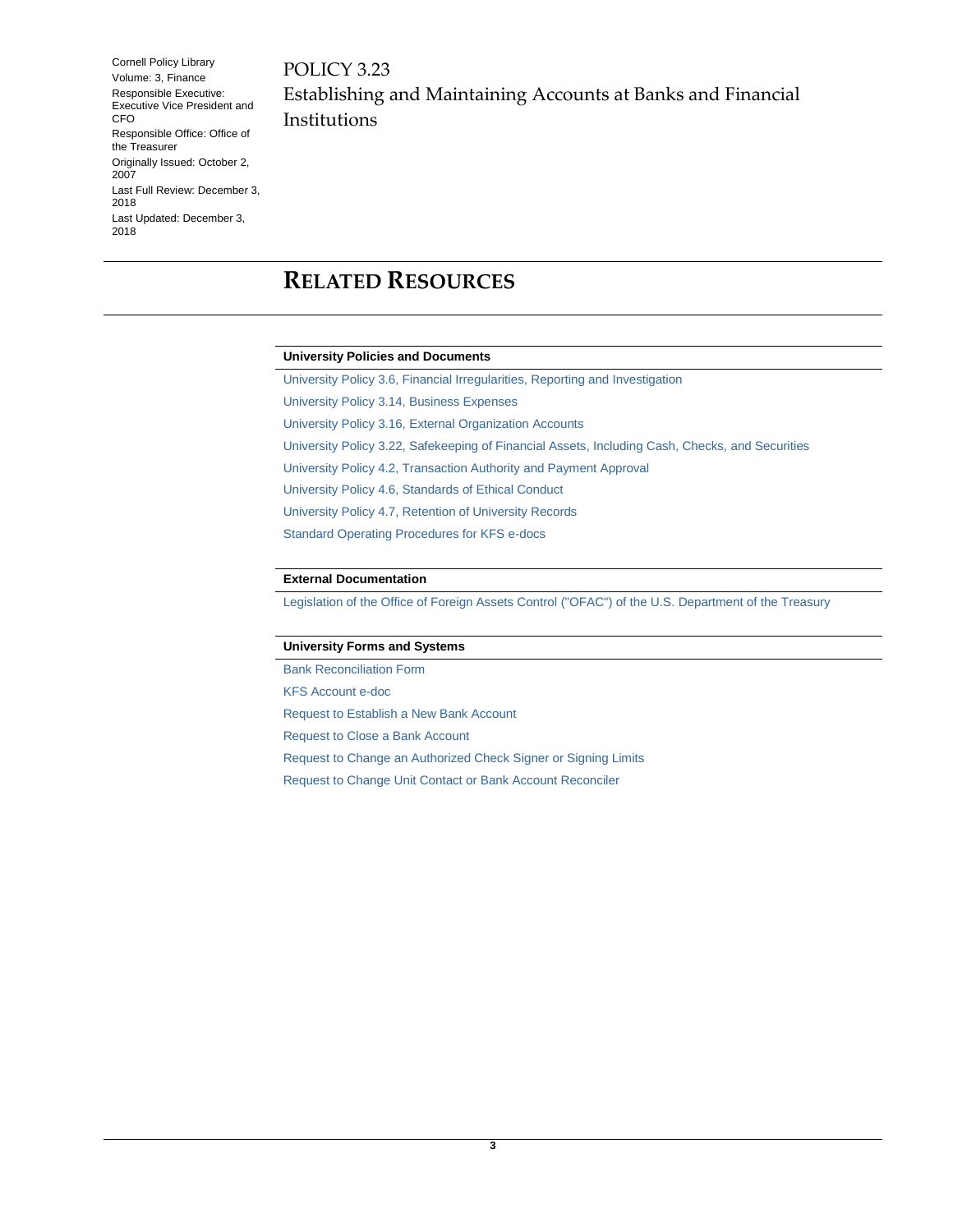POLICY 3.23 Establishing and Maintaining Accounts at Banks and Financial Institutions

## <span id="page-3-0"></span>**CONTACTS**

Direct any general questions about this policy to your college or unit's administrative office. Direct questions about specific issues to the following offices.

| <b>Subject</b>                                                                                                                           | Contact                                                           | <b>Telephone</b>            | <b>E-mail/Web Address</b>     |
|------------------------------------------------------------------------------------------------------------------------------------------|-------------------------------------------------------------------|-----------------------------|-------------------------------|
| <b>Policy Clarification and</b><br>Interpretation                                                                                        | Office of the Treasurer,<br>Cash Management                       | (607) 254-1590              | cashmanagement@cornell.edu    |
|                                                                                                                                          |                                                                   |                             | www.dfa.cornell.edu/treasurer |
| <b>Reconciliation of Bank</b><br><b>Accounts</b>                                                                                         | <b>University Accounting</b>                                      | (607) 255-9664              | accounting@cornell.edu        |
| <b>Requests to Establish,</b><br>Close, and/or Change<br><b>Authorized Check Signers</b><br>or Signing Limits on Bank<br><b>Accounts</b> | Office of the Treasurer,                                          | (607) 254-1590              | cashmanagement@cornell.edu    |
|                                                                                                                                          | Cash Management                                                   |                             | www.dfa.cornell.edu/treasurer |
|                                                                                                                                          |                                                                   |                             |                               |
| <b>Segregation of Duties</b>                                                                                                             | Executive Vice President and Chief<br>Financial Officer (EVP-CFO) | (607) 255-4242              | executivevp@cornell.edu       |
| <b>Suspicion of Monetary</b><br>Misuse, Fraud, or<br><b>Misappropriation of</b><br><b>Funds</b>                                          | University Audit or                                               | (607) 255-9300              | audit@cornell.edu             |
|                                                                                                                                          | <b>Cornell University Hotline</b>                                 | (866) 293-3077 (Toll- Free) | hotline.cornell.edu           |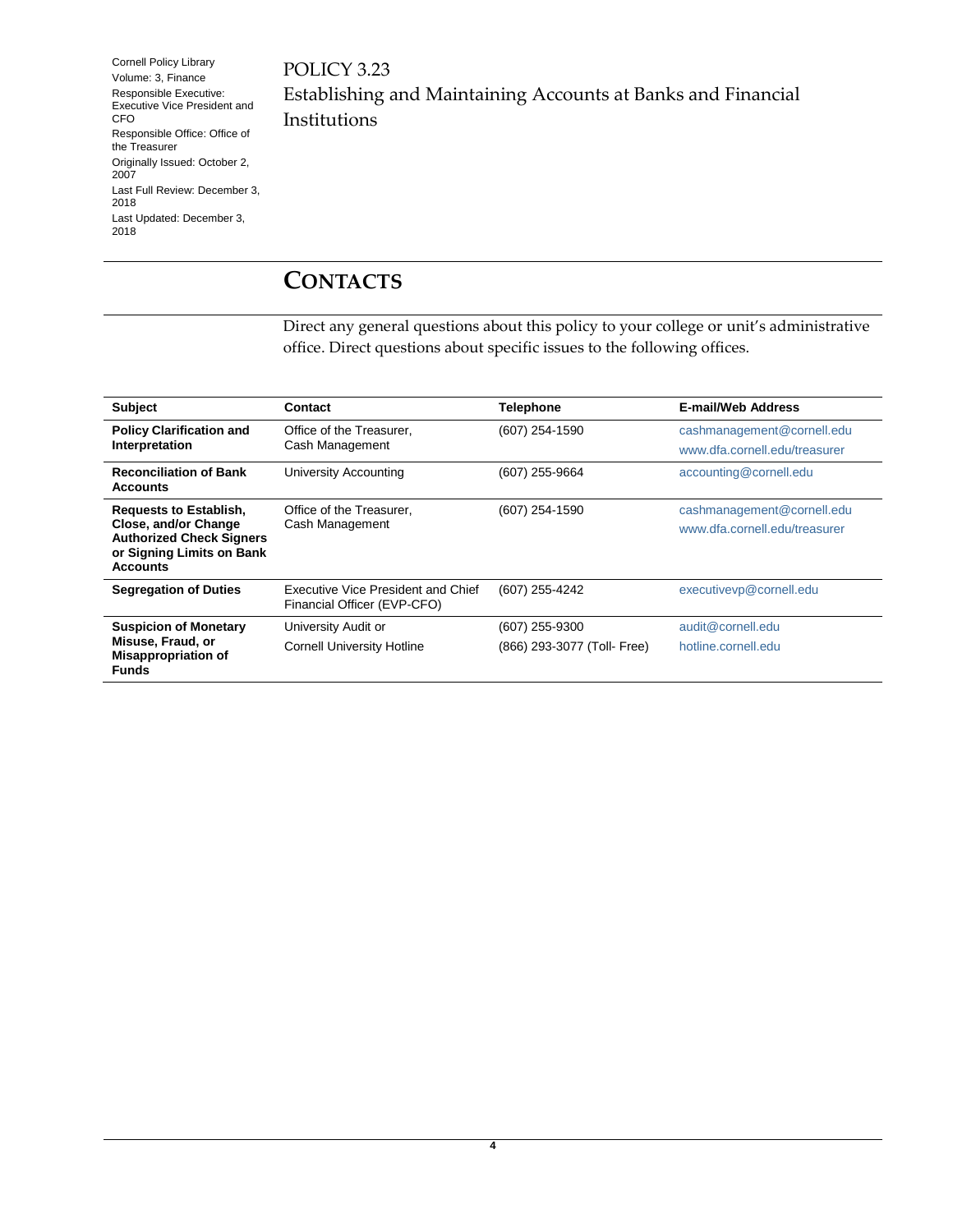POLICY 3.23 Establishing and Maintaining Accounts at Banks and Financial Institutions

# <span id="page-4-0"></span>**DEFINITIONS**

These definitions apply to terms as they are used in this policy.

| <b>Authorized Check Signer</b>                                   | Individual designated with authority to sign checks within specific<br>dollar limits. This individual must not be responsible for general ledger<br>entries, or be a bank account reconciler, a payment approver, or a<br>custodian of blank or voided checks.                                                                                                                                                                                                                                                                                                                                                   |
|------------------------------------------------------------------|------------------------------------------------------------------------------------------------------------------------------------------------------------------------------------------------------------------------------------------------------------------------------------------------------------------------------------------------------------------------------------------------------------------------------------------------------------------------------------------------------------------------------------------------------------------------------------------------------------------|
| <b>Bank Account</b>                                              | Fund established by central university administration with a bank or<br>financial institution using university funds. Two types of bank<br>accounts exist at Cornell: those that are established and maintained<br>by central administration; and those that are established by central<br>administration, but maintained by units.                                                                                                                                                                                                                                                                              |
| <b>Bank Account Reconciler</b>                                   | Individual designated to retain voided checks and supporting<br>documentation for payments made from a bank account, review<br>transactions and bank fees, void stale checks, account for voided<br>checks, and perform reconciliations for bank accounts. This individual<br>must not be responsible for initiating general ledger entries on the<br>bank accounts they are responsible for reconciling, or be a payment<br>approver, a check signer, or a custodian of blank checks. This<br>individual may not approve general ledger entries on the bank<br>account(s) they are responsible for reconciling. |
| <b>Bank Account Reconciliation</b>                               | Process of confirming that the bank statement is valid and accurate,<br>that transactions are reflected properly in the general ledger account,<br>and that the ending balance on the general ledger account is<br>accurate. Any differences should be identified, reconciling items<br>investigated, and balances adjusted appropriately.                                                                                                                                                                                                                                                                       |
| <b>Individual Responsible for</b><br><b>General Ledger Entry</b> | Individual who records all bank fees paid on and payments made from<br>bank accounts to the general ledger having received appropriate<br>supporting documentation from the check signer and reviewed the<br>transaction for appropriateness. This individual must not be a bank<br>account reconciler, a payment approver, a check signer, or a<br>custodian of blank or voided checks.                                                                                                                                                                                                                         |
| <b>Payment Approver</b>                                          | Individual designated to approve payments to be drawn from bank<br>accounts. This individual must not be responsible for general ledger<br>entries, or be a bank account reconciler, a check signer, or a<br>custodian of blank or voided checks.                                                                                                                                                                                                                                                                                                                                                                |
| <b>Segregation of Duties</b>                                     | Process of safeguarding assets by assigning the authorizing,<br>recording, and reconciling of transactions to different individuals.                                                                                                                                                                                                                                                                                                                                                                                                                                                                             |
| <b>Unit Business Administrator</b>                               | Individual, such as a director or manager, with direct responsibility for<br>the financial activities of a unit.                                                                                                                                                                                                                                                                                                                                                                                                                                                                                                 |
| <b>Unit Head</b>                                                 | Individual, such as a provost, vice president, or dean, with ultimate<br>responsibility for the financial activities of a unit.                                                                                                                                                                                                                                                                                                                                                                                                                                                                                  |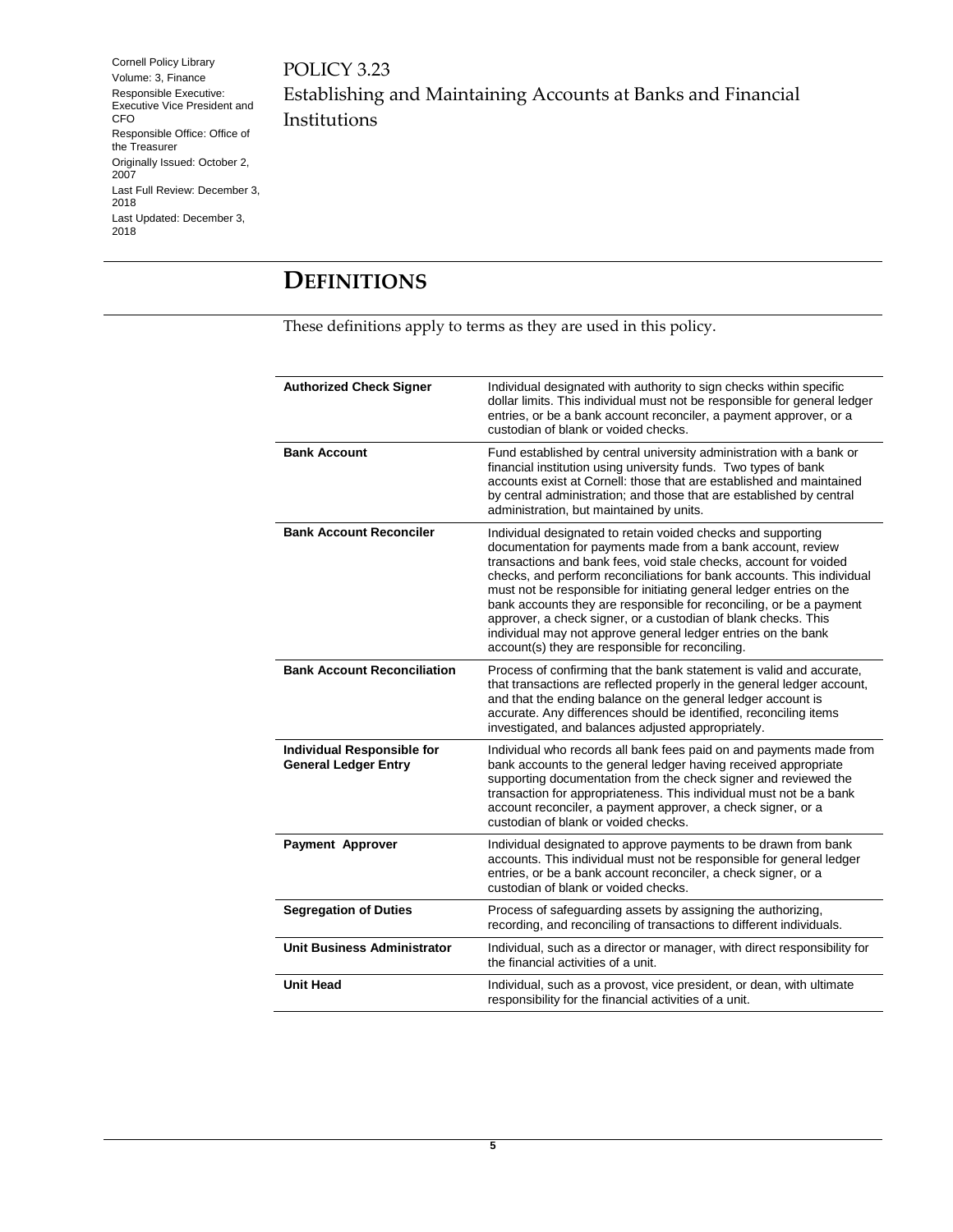POLICY 3.23 Establishing and Maintaining Accounts at Banks and Financial Institutions

## <span id="page-5-0"></span>**RESPONSIBILITIES**

**Note:** All members of the university community must report immediately to the University Audit office any suspected fraud, misuse, or misappropriation of funds.

| <b>Authorized Check Signer</b>                                                      | Know and abide by check-signing limits for bank accounts.                                                                                                                                                                                                                |
|-------------------------------------------------------------------------------------|--------------------------------------------------------------------------------------------------------------------------------------------------------------------------------------------------------------------------------------------------------------------------|
|                                                                                     | Receive payments to be made from the bank account from the<br>payment approver, accompanied by supporting documentation.                                                                                                                                                 |
|                                                                                     | Before disbursing funds from a bank account, verify that payments<br>have been approved appropriately and were not paid previously.                                                                                                                                      |
|                                                                                     | After disbursing funds from a bank account, submit supporting<br>documentation to the individual responsible for general ledger entries.                                                                                                                                 |
| <b>Bank Account Reconciler</b>                                                      | Retain voided checks and supporting documentation for payments<br>made from a bank account.                                                                                                                                                                              |
|                                                                                     | Review transactions and bank fees, void stale checks, account for<br>voided checks, and perform reconciliations for bank accounts and<br>submit completed reconciliations to the unit business administrator for<br>approval.                                            |
|                                                                                     | Submit approved reconciliations to the Bank Accounting department<br>of the Division of Financial Affairs (DFA Bank Accounting) regularly<br>(for domestic bank accounts, 30 days following the last business day<br>of the month; for international accounts, 45 days). |
|                                                                                     | Within 30 days of the month-end closing following the closure of a<br>bank account, submit final bank reconciliations to DFA Bank<br>Accounting.                                                                                                                         |
|                                                                                     | If the deadline for submitting final bank account reconciliations cannot<br>be met, submit a written explanation to DFA Bank Accounting,<br>indicating the anticipated completion date.                                                                                  |
| <b>Bank Accounting Department</b>                                                   |                                                                                                                                                                                                                                                                          |
| of the Division of Financial                                                        | Establish general ledger accounts for approved bank accounts on<br>behalf of a unit.                                                                                                                                                                                     |
| Affairs (DFA)                                                                       | Advise units on procedures for bank account reconciliations.                                                                                                                                                                                                             |
|                                                                                     | Monthly, reconcile bank accounts established and maintained by<br>central administration, and submit completed reconciliations to the<br>head of University Accounting in the Division of Financial Affairs.                                                             |
|                                                                                     | Review and approve reconciliations for bank accounts maintained by<br>units.                                                                                                                                                                                             |
|                                                                                     | Submit required forms for all international bank accounts to the<br>Internal Revenue Service.                                                                                                                                                                            |
|                                                                                     | Recommend to the Office of the Treasurer the closure of bank<br>accounts for which reconciliations are not received as required by this<br>policy.                                                                                                                       |
| <b>Business Service Center</b>                                                      | Consult with the unit head or unit business administrator to determine<br>whether a valid business need exists to establish a new bank account<br>for the unit.                                                                                                          |
| <b>Executive Vice President and</b><br><b>Chief Financial Officer (EVP-</b><br>CFO) | Review requests to establish or close bank accounts, or to change<br>authorized check signers or check-signing limits on accounts, and<br>approve such requests upon the advice of the Office of the Treasurer.                                                          |
|                                                                                     | Instruct the relevant bank to establish or close a bank account, or to<br>change an authorized check signer or check-signing limits on a bank<br>account.                                                                                                                |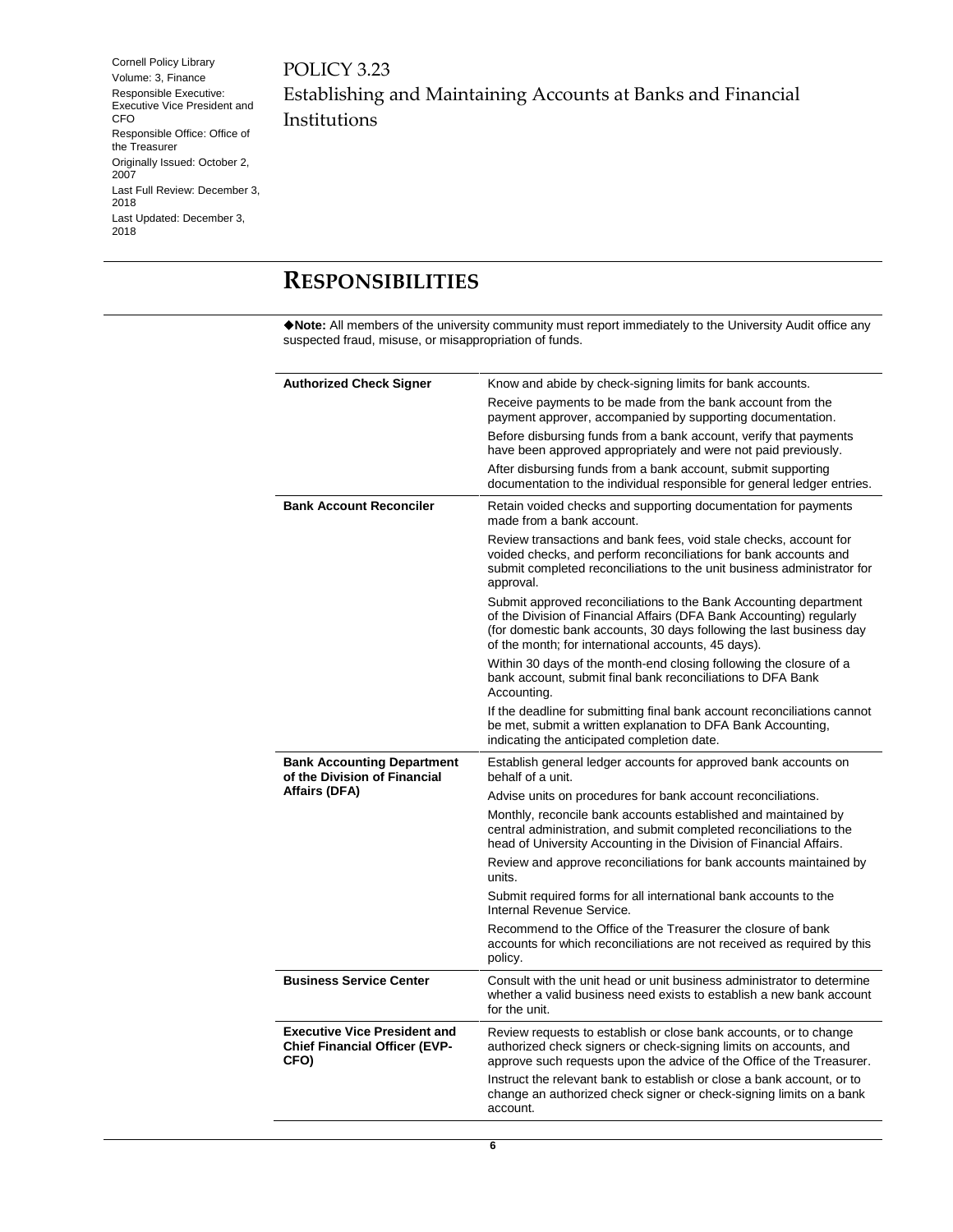POLICY 3.23 Establishing and Maintaining Accounts at Banks and Financial Institutions

#### **RESPONSIBILITIES, CONTINUED**

| Individual Responsible for         | Review for appropriateness supporting documentation for payments.                                                                                                                                                                                                                                                                                                                                                                |
|------------------------------------|----------------------------------------------------------------------------------------------------------------------------------------------------------------------------------------------------------------------------------------------------------------------------------------------------------------------------------------------------------------------------------------------------------------------------------|
| <b>General Ledger Entry</b>        | Record to the general ledger all bank fees paid on and payments<br>made from bank accounts.                                                                                                                                                                                                                                                                                                                                      |
| <b>Office of the Treasurer</b>     | Advise units on alternatives to establishing bank accounts.                                                                                                                                                                                                                                                                                                                                                                      |
|                                    | Review requests to establish bank accounts, considering the validity<br>of the business need, the requested check-signing limits, the<br>appropriateness of funding, and the types of payments the unit will<br>make, and recommend to the executive vice president and chief<br>financial officer (EVP-CFO) accordingly.                                                                                                        |
|                                    | Work with the unit to determine an appropriate bank for approved unit<br>bank accounts.                                                                                                                                                                                                                                                                                                                                          |
|                                    | Coordinate with the chosen bank all activities necessary to establish,<br>close, or change information on bank accounts, and retain all<br>documentation regarding these actions.                                                                                                                                                                                                                                                |
|                                    | Review requests to change authorized check signers or check-signing<br>limits on bank accounts, and recommend to the EVP-CFO<br>accordingly.                                                                                                                                                                                                                                                                                     |
|                                    | Review requests to close bank accounts, considering the reason<br>provided by the unit for the closing, and recommend to the EVP-CFO<br>accordingly.                                                                                                                                                                                                                                                                             |
|                                    | When bank accounts are closed, make the appropriate general ledger<br>entry to return the remaining funds to the general ledger account that<br>originally funded the bank account, if appropriate.                                                                                                                                                                                                                              |
|                                    | Conduct an annual confirmation of all bank accounts, and require<br>units to verify in writing that: information on file for each account is<br>correct; written procedures exist for maintaining the account; the list of<br>individuals assigned to the functions of payment approver, authorized<br>check signer, general ledger entry, and bank account reconciler is<br>correct; and the need for the account still exists. |
| <b>Payment Approver</b>            | Know and abide by payment amount approval limits.                                                                                                                                                                                                                                                                                                                                                                                |
|                                    | Review all payments to be made from bank accounts, considering<br>whether the expense has been paid previously, is valid according to<br>University Policy 3.14, Business Expenses, and whether the expense<br>is properly documented and coded, and falls within the established<br>check-signing limits, and approve accordingly.                                                                                              |
| <b>Unit Business Administrator</b> | In consultation with the unit business service center, the unit head,<br>and the Office of the Treasurer, determine whether a valid business<br>need exists to establish a new bank account for the unit.                                                                                                                                                                                                                        |
|                                    | Submit the request to establish a bank account to the Office of the<br>Treasurer, accompanied by written procedures for maintaining the<br>account.                                                                                                                                                                                                                                                                              |
|                                    | For newly established bank accounts, submit requests to establish a<br>general ledger account to DFA Bank Accounting.                                                                                                                                                                                                                                                                                                            |
|                                    | Establish appropriate controls for maintaining unit bank accounts,<br>namely designating personnel authorized to maintain accounts,<br>segregating the duties of check signer, payment approver, bank<br>reconciler, and general ledger entry, restricting access to account<br>information and blank checks, and documenting these procedures.                                                                                  |
|                                    | Submit to the bank account reconciler signed and witnessed<br>documentation of the destruction of any checks (e.g., damaged<br>checks, unused checks from a closed account, etc.).                                                                                                                                                                                                                                               |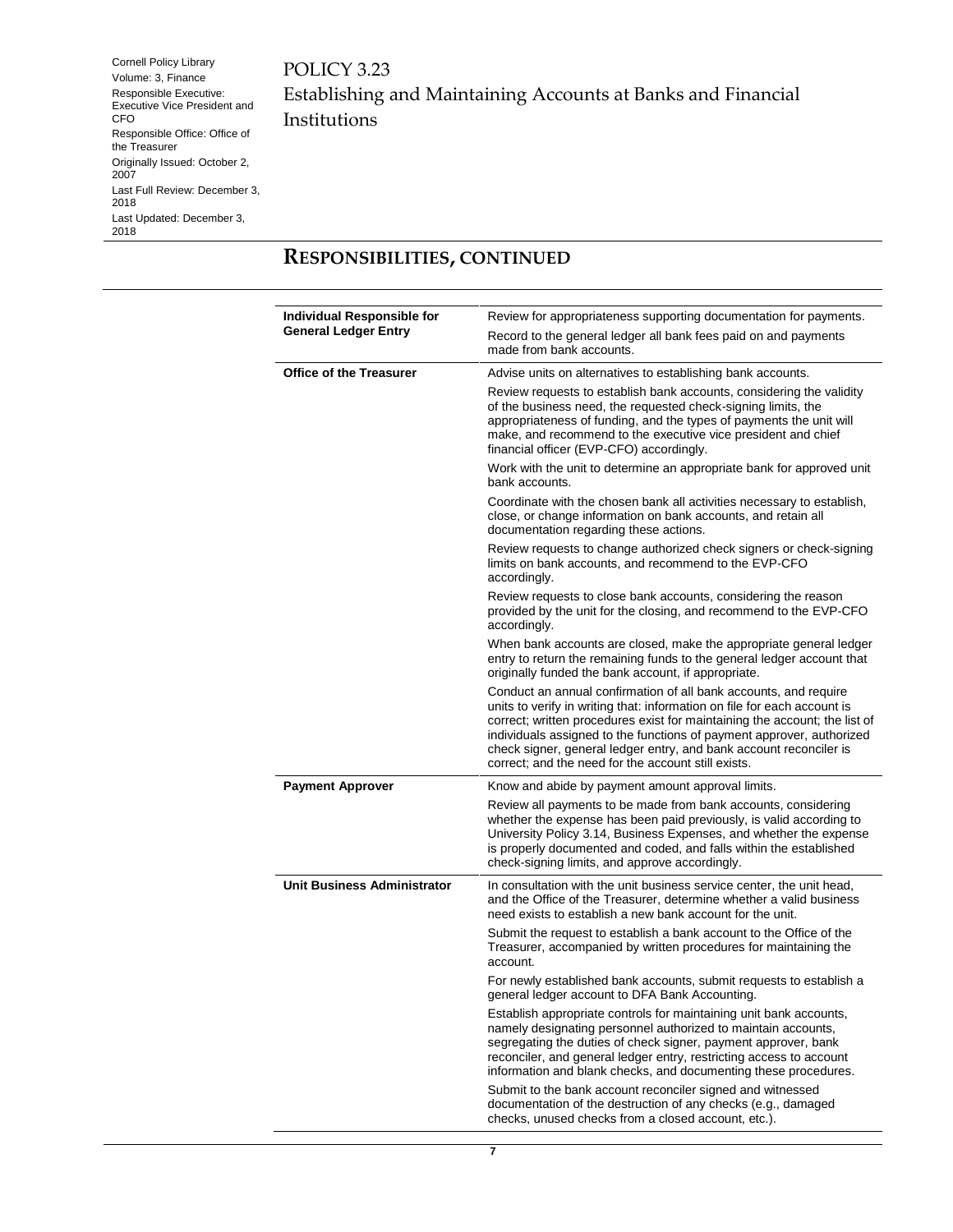POLICY 3.23 Establishing and Maintaining Accounts at Banks and Financial Institutions

#### **RESPONSIBILITIES, CONTINUED**

|                       | Review monthly bank account reconciliations and approve, as<br>appropriate, prior to sending to DFA Bank Accounting.                                                                                                                                                                                                                                                                                         |
|-----------------------|--------------------------------------------------------------------------------------------------------------------------------------------------------------------------------------------------------------------------------------------------------------------------------------------------------------------------------------------------------------------------------------------------------------|
|                       | Submit requests to the Office of the Treasurer to change an<br>authorized check signer or signing limits.                                                                                                                                                                                                                                                                                                    |
|                       | Notify the Office of the Treasurer immediately of any other change of<br>information on bank accounts, such as to the check signer or bank<br>account reconciler.                                                                                                                                                                                                                                            |
|                       | Submit requests to close bank accounts to the Office of the Treasurer.                                                                                                                                                                                                                                                                                                                                       |
|                       | Review written procedures regularly to verify that roles and<br>responsibilities align with the unit's practices.                                                                                                                                                                                                                                                                                            |
|                       | Upon request by the Office of the Treasurer, verify in writing that:<br>information on file for each account is correct; written procedures are<br>up to date for maintaining the account; the list of individuals assigned<br>to the functions of payment approver, authorized check signer,<br>general ledger entry, and bank account reconciler is correct; and the<br>need for the account still exists. |
| Unit Head or Designee | Communicate the provisions of this policy to all relevant staff.                                                                                                                                                                                                                                                                                                                                             |
|                       | Consult with the unit business administrator, the local business<br>service center, and the Office of the Treasurer, as needed, to<br>determine the validity of the business need for a bank account.                                                                                                                                                                                                        |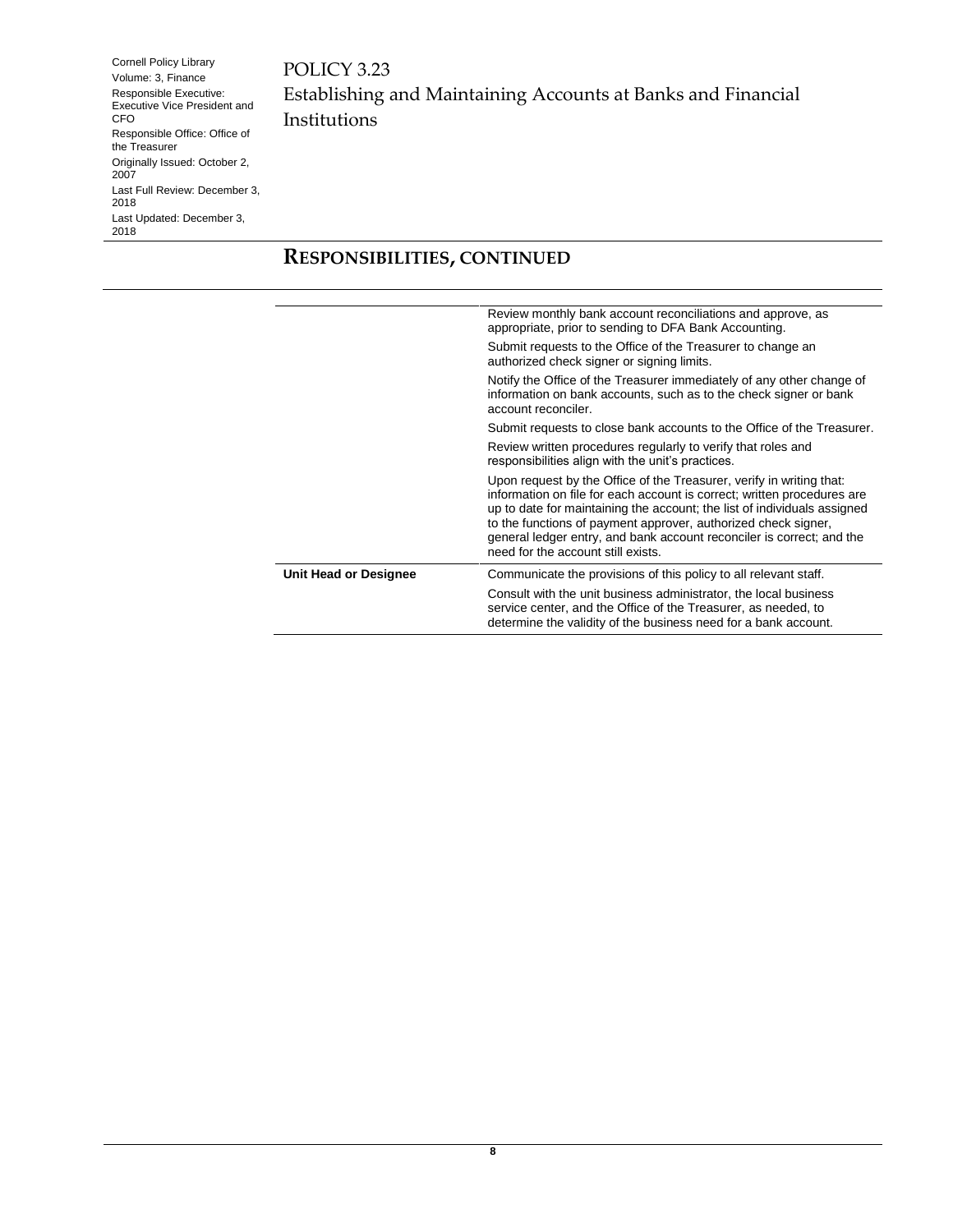POLICY 3.23 Establishing and Maintaining Accounts at Banks and Financial Institutions

## <span id="page-8-0"></span>**PRINCIPLES**

<span id="page-8-1"></span>**Overview Cornell University's central administration establishes all university accounts with** banks and other financial institutions using university funds. Only Cornell funds may be used to establish these accounts, and any account established with these funds must be owned by the university. Bank accounts comprise all domestic, international, subsidiary, and Weill Cornell Medicine (WCM) bank accounts (see note 1 below).

> In the unlikely event that a unit must, for a unique business need, request to establish and maintain a unit bank account, the university expects such a unit to institute the appropriate controls for maintaining the account.

#### ◆Notes:

- 1. WCM does not permit its units to establish their own bank accounts.
- 2. When sending money internationally, units must follow the legislation of the [Office of Foreign Assets Control](http://www.treasury.gov/resource-center/sanctions/Programs/Pages/Programs.aspx) (OFAC) of the U.S. Department of the Treasury.

<span id="page-8-2"></span>

| <b>Establishing Bank</b> | All requests to establish bank accounts must be approved by the executive vice        |
|--------------------------|---------------------------------------------------------------------------------------|
| Accounts                 | president and chief financial officer (EVP-CFO). In special circumstances, units may  |
|                          | submit a request for a new bank account to the Office of the Treasurer, accompanied   |
|                          | by written procedures for maintaining these accounts appropriately. The Office of the |
|                          | Treasurer will review the request, and recommend to the EVP-CFO, accordingly.         |
|                          | Unit representatives must consult with the unit head the local business service       |

Unit representatives must consult with the unit head, the local business service center, and the Office of the Treasurer, to determine whether a valid business need exists to establish a bank account for the unit.

<span id="page-8-3"></span>**Maintaining Bank Accounts** Units that have a unit bank account must establish appropriate controls for maintaining the account, namely, designating personnel authorized to maintain the account, segregating the duties of check signer, payment approver, bank reconciler, and general ledger entry initiator on bank accounts reconciled, restricting access to account information and blank checks, and documenting these procedures. Units must also respond to all requests from the Office of the Treasurer concerning these accounts.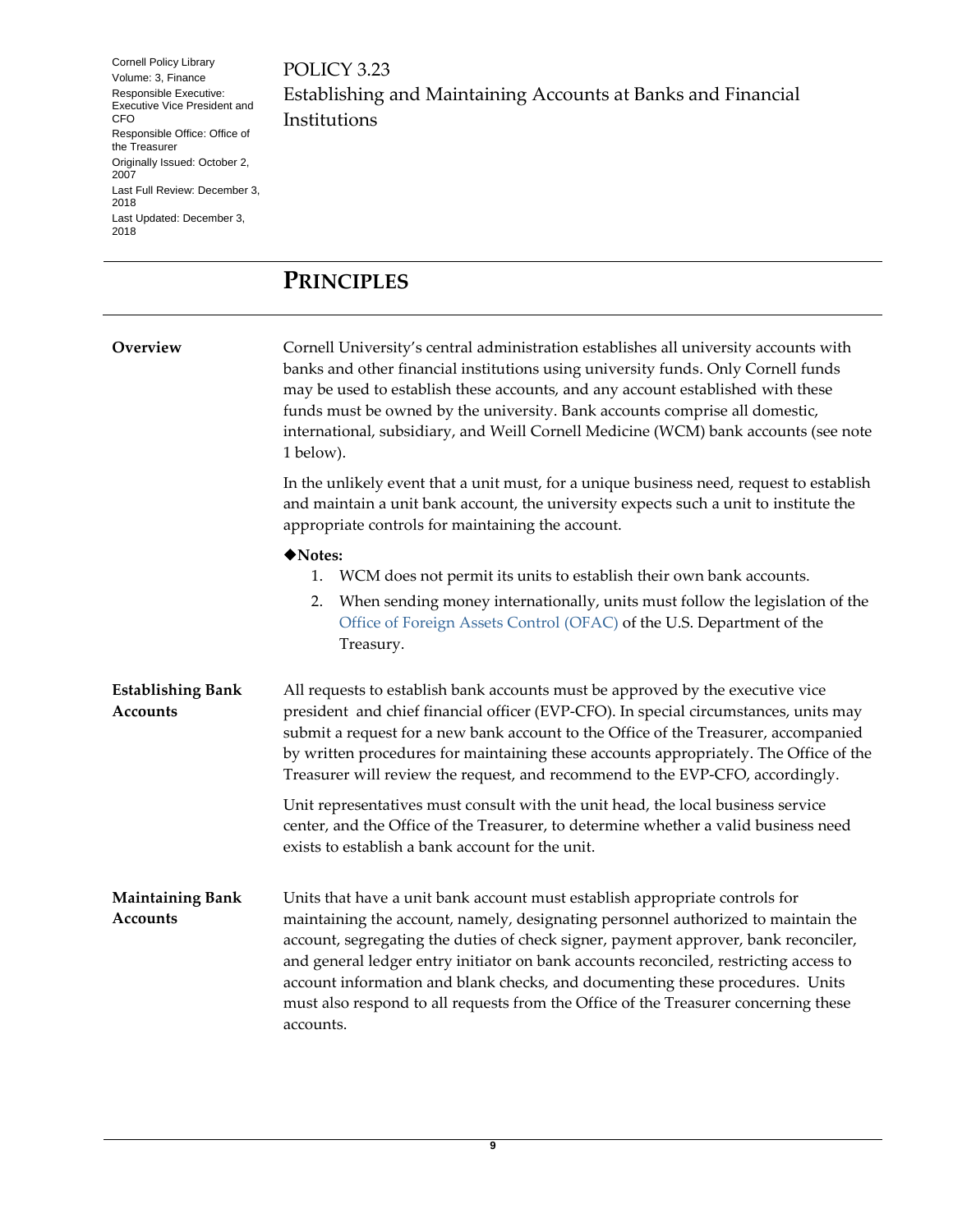POLICY 3.23 Establishing and Maintaining Accounts at Banks and Financial Institutions

## <span id="page-9-0"></span>**PROCEDURES**

<span id="page-9-2"></span><span id="page-9-1"></span>

| <b>Establishing Bank</b><br><b>Accounts</b>        | To establish bank accounts, units must complete a "Request to Establish a New Bank<br>Account" form (see "Related Resources"), and submit it to the Office of the Treasurer,<br>accompanied by written procedures for maintaining the account.                                                                                                                                                                                                                                                             |
|----------------------------------------------------|------------------------------------------------------------------------------------------------------------------------------------------------------------------------------------------------------------------------------------------------------------------------------------------------------------------------------------------------------------------------------------------------------------------------------------------------------------------------------------------------------------|
|                                                    | The Office of the Treasurer will review the request, considering the validity of the<br>business need, the requested check-signing limits, the appropriateness of the<br>account's proposed funding and the unit's written procedures, and the types of<br>payments the unit will make, and recommend to the executive vice president and<br>chief financial officer (EVP-CFO) accordingly.                                                                                                                |
|                                                    | If the request is approved, the Office of the Treasurer will work with the unit to<br>determine a bank, work directly with the chosen bank to establish the bank account,<br>and retain all documentation regarding these actions. All approved bank accounts<br>must bear the name "Cornell University," and, where applicable, the name of the<br>subsidiary, or in the case of the medical college, "Weill Cornell Medical College," as<br>well as the Cornell or subsidiary tax identification number. |
|                                                    | Once the bank account has been established, the Office of the Treasurer will notify<br>the unit, which must request the establishment of a general ledger account using the<br>Account e-doc in the Kuali Financial System (KFS) (see "Related Resources"). The<br>Office of the Treasurer will also send a copy of the approved request to establish a<br>new bank account to the Bank Accounting department in University Accounting of<br>the Division of Financial Affairs (DFA Bank Accounting).      |
|                                                    | DFA Bank Accounting will establish a general ledger account, and notify the unit. In<br>the case of established, international bank accounts, DFA Bank Accounting will<br>submit the required forms to the Internal Revenue Service.                                                                                                                                                                                                                                                                       |
|                                                    | ◆ Note: Program income and funds received for sponsored activity must be<br>deposited into a central university bank account. Before depositing sponsored funds,<br>recipients should consult with the Office of the Treasurer.                                                                                                                                                                                                                                                                            |
| Changing<br><b>Information on Bank</b><br>Accounts | To change an authorized check signer or check-signing limits on a bank account, the<br>unit must complete a "Request to Change an Authorized Check Signer or Signing<br>Limits" form (see "Related Resources"), and submit it to the Office of the Treasurer,<br>which will recommend to the EVP-CFO accordingly.                                                                                                                                                                                          |
|                                                    | If the EVP-CFO approves, he or she will instruct the bank to make the requested<br>change. The Office of the Treasurer will send to the bank all completed<br>documentation for the requested change, including new signature cards. When the<br>Office of the Treasurer receives confirmation from the bank that the change has been                                                                                                                                                                      |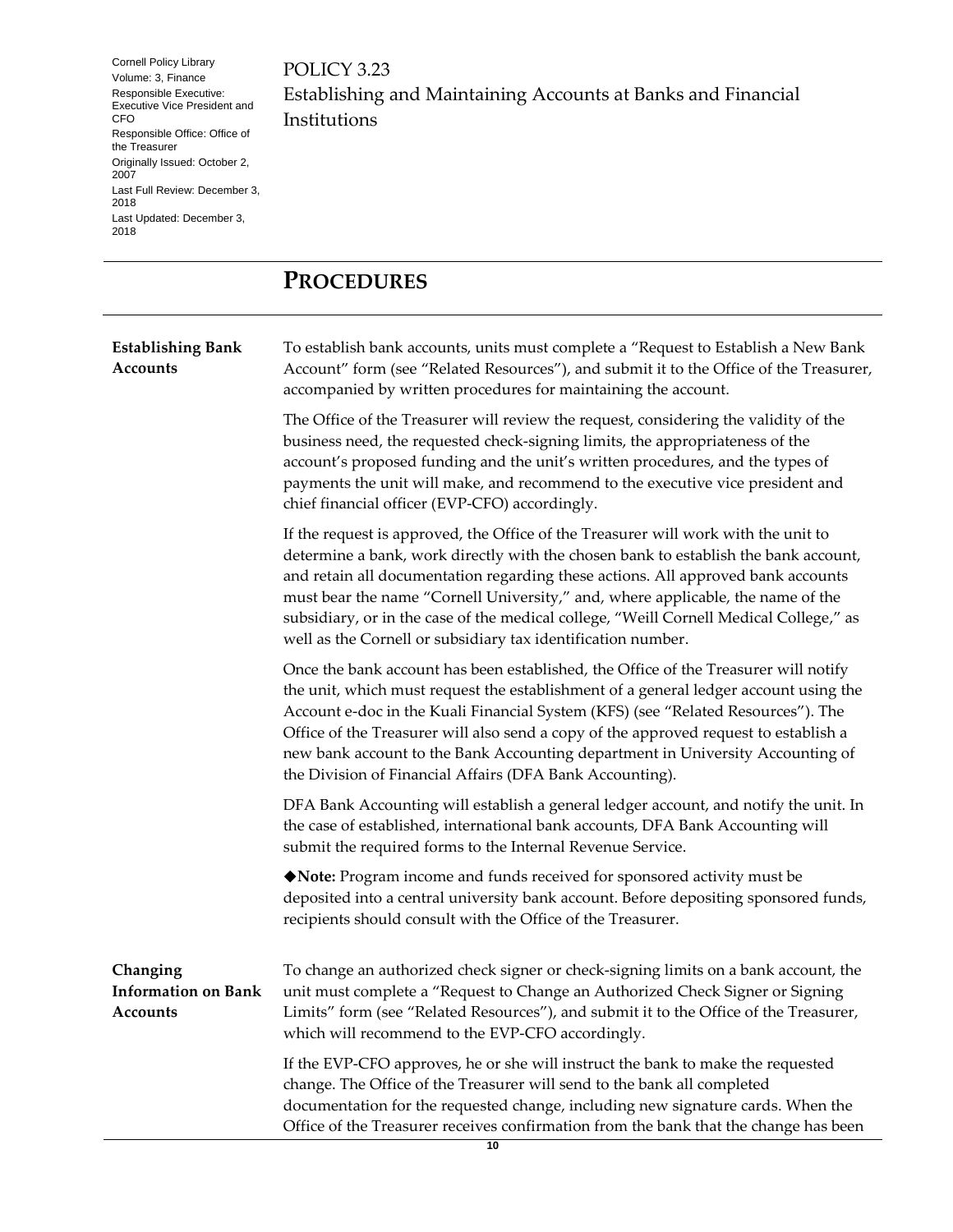POLICY 3.23 Establishing and Maintaining Accounts at Banks and Financial Institutions

#### **PROCEDURES, CONTINUED**

made, the office will notify the unit.

Also, units must notify the Office of the Treasurer immediately of any other change of information on bank accounts, such as to the payment approver or the bank account reconciler.

<span id="page-10-0"></span>**Maintaining Bank Accounts** Units that have a unit bank account must establish appropriate controls for maintaining the accounts, namely, designating personnel authorized to maintain the account, segregating the duties of check signer, payment approver, bank account reconciler, and general ledger entry, restricting access to account information and blank checks, and documenting these procedures. Units also must respond to all requests from the Office of the Treasurer concerning the account.

> The unit head must designate appropriate personnel to serve as payment approvers, authorized check signers, individuals responsible for general ledger entries, and bank account reconcilers. Duties of these individuals must be segregated as follows:

- A payment approver must review all payments to be made from bank accounts, considering whether the expense has been paid previously, is valid according to University Policy 3.14, Business Expenses, and whether the expense is properly documented and coded and falls within the established check-signing limits, and approve accordingly. This individual must not be responsible for general ledger entries, or be a bank account reconciler, a check signer, or a custodian of blank or voided checks.
- An authorized check signer must receive payments to be made from the payment approver, accompanied by supporting documentation. Before disbursing funds from bank accounts, the signer must verify that payments have been approved appropriately and were not paid previously. After completing the transaction, this individual must submit supporting documentation for the transaction to the individual responsible for general ledger entries. The authorized check signer must not be responsible for general ledger entries, or be a bank account reconciler, a payment approver, or a custodian of blank or voided checks.
- The individual responsible for entering bank fees paid on and payments made from bank accounts to the general ledger must receive from the check signer supporting documentation for the payments, review transactions for appropriateness, and enter transactions in the general ledger. This individual must not be a bank account reconciler, a payment approver, an authorized check signer, or a custodian of blank or voided checks.
- A bank account reconciler must perform reconciliations for bank accounts.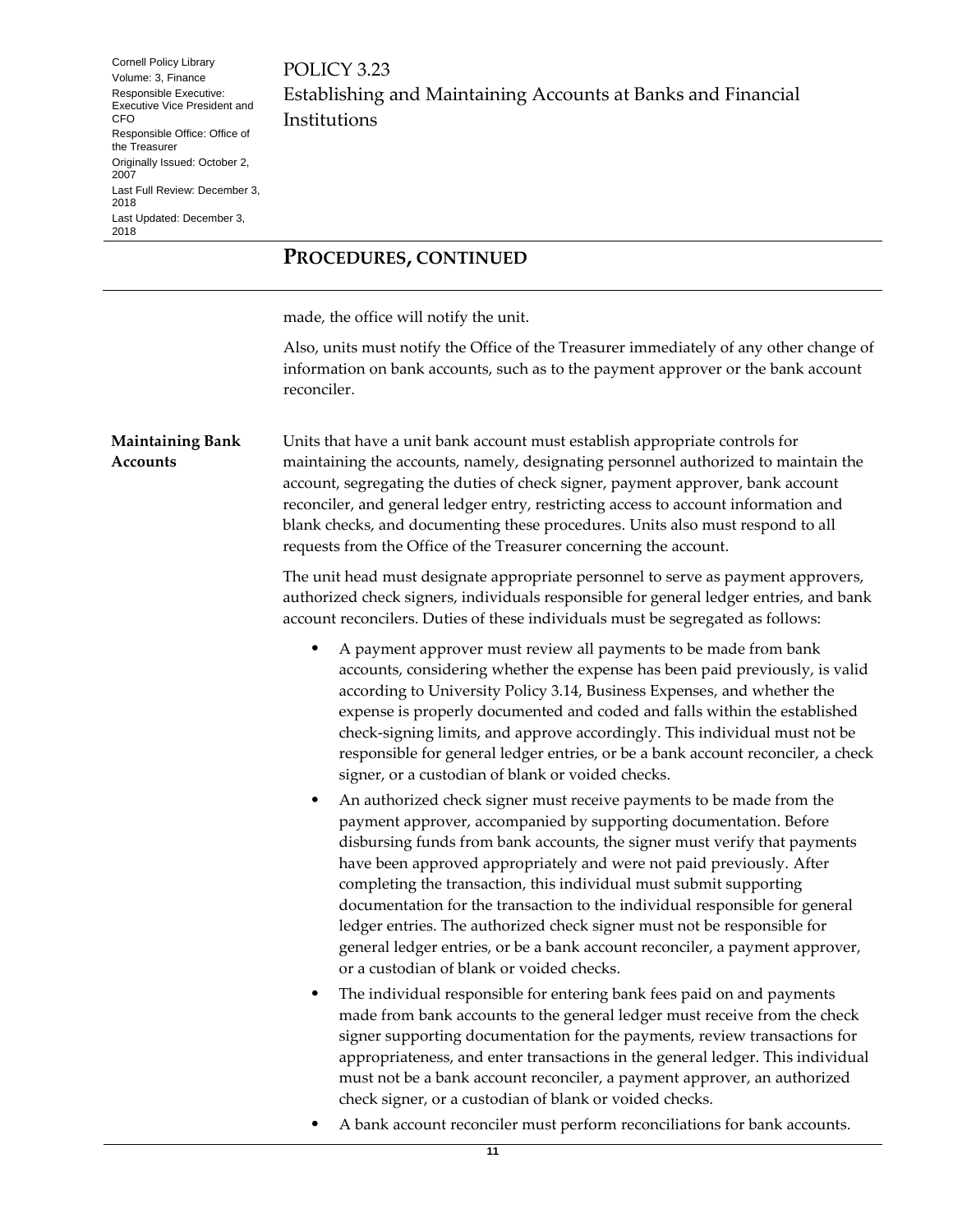POLICY 3.23 Establishing and Maintaining Accounts at Banks and Financial Institutions

#### **PROCEDURES, CONTINUED**

This individual also will receive from the unit business administrator signed and witnessed documentation of the destruction of any checks (e.g., damaged checks, unused checks from a closed account, etc.), retain voided checks and supporting documentation for payments made from a bank account, review bank fees and transactions, void stale checks, and account for voided checks. This individual must not be responsible for general ledger entries, or be a payment approver, a check signer, or a custodian of blank checks.

The reconciler must submit reconciliations to the unit business administrator for approval, and then to DFA Bank Accounting regularly (for domestic bank accounts, 30 days following the last business day of the month; for international accounts, 45 days). In addition, within 30 days of the month-end closing following the closure of a bank account, the reconciler must submit final, approved bank reconciliations to DFA Bank Accounting.

#### ◆Notes:

- If the deadline for submitting final bank account reconciliations cannot be met, the unit must submit a written explanation to DFA Bank Accounting, indicating the anticipated date of completion.
- Failure to submit appropriate bank account reconciliations will result in a recommendation to the Office of the Treasurer to close the associated bank account.

Units must restrict access to bank account information only to individuals who have a business need for this knowledge.

The unit must establish written procedures documenting these actions, and review these procedures regularly to verify that roles and responsibilities align with the unit's practices.

Upon request by the Office of the Treasurer, the unit must verify and confirm in writing that: information on file for each account is correct; written procedures are up to date for maintaining the account; the list of individuals assigned to the functions of payment approver, authorized check signer, general ledger entry, and bank account reconciler is correct; and the need for the account still exists.

<span id="page-11-0"></span>**Closing Bank Accounts** To close bank accounts, units must submit a "Request Close a Bank Account" form (see "Related Resources") to the Office of the Treasurer, which will review the request, considering the reason provided by the unit for the closing, and recommend to the EVP-CFO accordingly. If the request is approved, the EVP-CFO will notify the bank to close the account.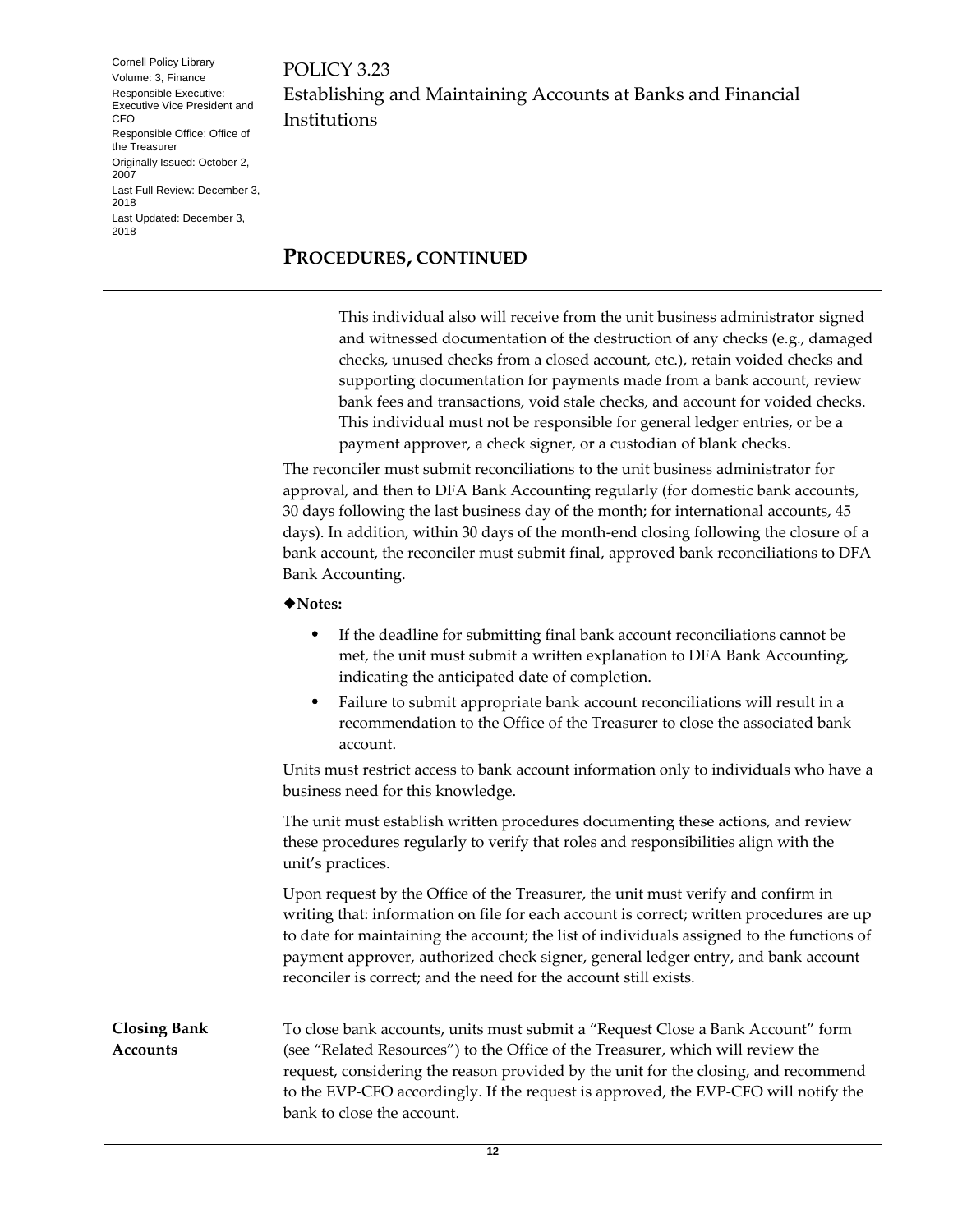POLICY 3.23 Establishing and Maintaining Accounts at Banks and Financial Institutions

#### **PROCEDURES, CONTINUED**

Any funds remaining in closed unit bank accounts will be remitted to a central university bank account. The Office of the Treasurer will make the appropriate general ledger entry to return the remaining funds to the general ledger account that originally funded the bank account, if appropriate.

Once the account is closed, the bank will submit a signed affirmation of the closure and a final bank statement to be retained by the Office of the Treasurer. The unit also will receive a copy of the final bank statement.

The Office of the Treasurer will notify the unit and DFA Bank Accounting of the account closure.